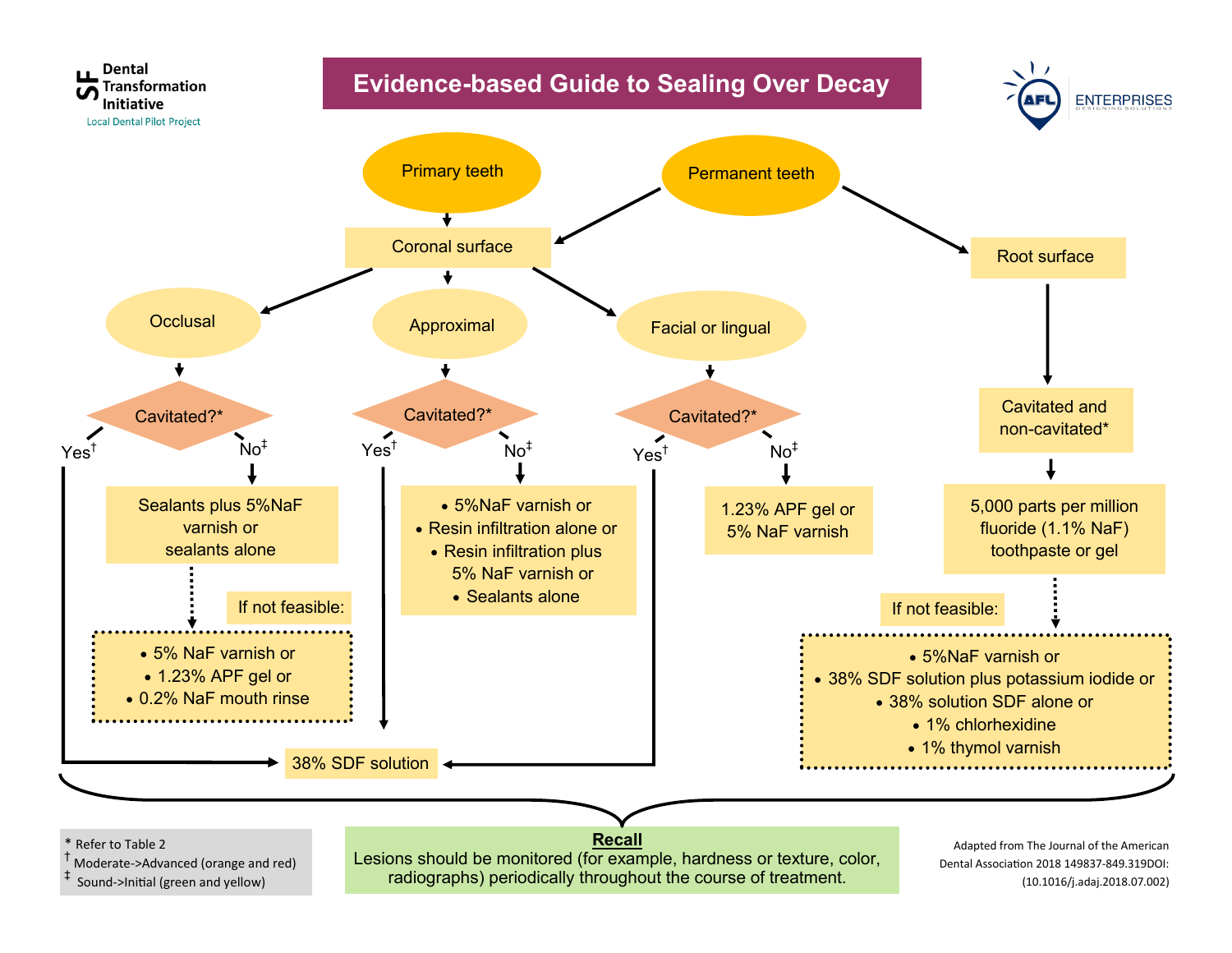#### **TABLE 2**

# **American Dental Association Caries Classification System.**

|                                                                                                              | AMERICAN DENTAL ASSOCIATION CARIES CLASSIFICATION SYSTEM                                                       |                                                                                                                                                                                                                                                                                                                          |  |                                                                                                             |                                                                                                                    |                                                                                                                            |                                                                                                       |
|--------------------------------------------------------------------------------------------------------------|----------------------------------------------------------------------------------------------------------------|--------------------------------------------------------------------------------------------------------------------------------------------------------------------------------------------------------------------------------------------------------------------------------------------------------------------------|--|-------------------------------------------------------------------------------------------------------------|--------------------------------------------------------------------------------------------------------------------|----------------------------------------------------------------------------------------------------------------------------|-------------------------------------------------------------------------------------------------------|
|                                                                                                              | <b>Initial</b><br>Sound                                                                                        |                                                                                                                                                                                                                                                                                                                          |  | <b>Moderate</b><br>Visible signs of enamel breakdown or<br>signs the dentin is moderately<br>demineralized. |                                                                                                                    | <b>Advanced</b><br>Enamel is fully cavitated and dentin is<br>exposed. Dentin lesion is deeply/<br>severely demineralized. |                                                                                                       |
| <b>Clinical</b><br><b>Presentation</b>                                                                       | No clinically detectable lesion.<br>Dental hard tissue appears<br>normal in color, translucency,<br>and gloss. | Earliest clinically detectable lesion compatible with mild<br>demineralization. Lesion limited to enamel or to shallow<br>demineralization of cementum/dentin. Mildest forms are<br>detectable only after drying. When established and active,<br>lesions may be white or brown and enamel has lost its<br>normal gloss. |  |                                                                                                             |                                                                                                                    |                                                                                                                            |                                                                                                       |
| <b>Other Labels</b>                                                                                          | No surface change or<br>adequately restored                                                                    | Visually noncavitated                                                                                                                                                                                                                                                                                                    |  | Established, early cavitated, shallow<br>cavitation, microcavitation                                        |                                                                                                                    | Spread/disseminated, late cavitated,<br>deep cavitation                                                                    |                                                                                                       |
| <b>Infected Dentin</b>                                                                                       | None                                                                                                           | Unlikely                                                                                                                                                                                                                                                                                                                 |  | Possible                                                                                                    |                                                                                                                    | Present                                                                                                                    |                                                                                                       |
| <b>Appearance of</b><br><b>Occlusal Surfaces</b><br>(Pit and Fissure)* +                                     | <b>ICDAS 0</b>                                                                                                 | <b>ICDAS 2</b><br><b>ICDAS 1</b>                                                                                                                                                                                                                                                                                         |  | <b>ICDAS 3</b>                                                                                              | <b>ICDAS 4</b>                                                                                                     | <b>ICDAS 5</b>                                                                                                             | ICDAS <sub>6</sub>                                                                                    |
| <b>Accessible</b><br><b>Smooth Surfaces.</b><br><b>Including</b><br><b>Cervical and</b><br>Root <sup>+</sup> |                                                                                                                |                                                                                                                                                                                                                                                                                                                          |  |                                                                                                             |                                                                                                                    |                                                                                                                            |                                                                                                       |
| <b>Radiographic</b><br><b>Presentation of</b><br>the Approximal<br><b>Surface</b> <sup>§</sup>               | E0 <sup>1</sup> or RO <sup>*</sup><br>No radiolucency                                                          | $E1q$ or RA1 <sup>*</sup><br>E2 <sup>11</sup> or RA2 <sup>*</sup><br>D1 <sup>1</sup> or RA3 <sup>*</sup><br>Radiolucency may extend to the dentinoenamel junction or<br>outer one-third of the dentin. Note: radiographs are not<br>reliable for mild occlusal lesions.                                                  |  |                                                                                                             | D <sub>2</sub> <sup>1</sup> or RB4 <sup>#</sup><br>Radiolucency extends into the<br>middle one-third of the dentin |                                                                                                                            | D3 <sup>1</sup> or RC5 <sup>#</sup><br>Radiolucency extends into the inner<br>one-third of the dentin |

\* Photographs of extracted teeth illustrate examples of pit-and-fissure caries.

t The ICDAS notation system links the clinical visual appearance of occlusal caries lesions with the histologically determined degree of dentinal penetration using the evidence collated and published by the ICDAS Foundation over the last decade; ICDAS also has a menu of options, including 3 levels of caries lesion classification, radiographic scoring and an integrated, risk-based caries management system ICCMS. (Pitts NB, Ekstrand KR. International Caries Detection and Assessment System [ICDAS] and its International Caries Classification and Management System [ICCMS]: Methods for staging of the caries process and enabling dentists to manage caries. Community Dent Oral Epidemiol 2013;41[1]:e41-e52. Pitts NB, Ismail AI, Martignon S, Ekstrand K, Douglas GAV, Longbottom C. ICCMS Guide for Practitioners and Educators. Available at: https://www.icdas.org/uploads/ICCMS-Guide\_Full\_Guide\_US.pdf. Accessed April 13, 2015.)

# "Cervical and root" includes any smooth surface lesion above or below the anatomical crown that is accessible through direct visual/tactile examination.

§ Simulated radiographic images.

1 E0-E2, D1-D3 notation system.<sup>33</sup>

# R0, RA1-RA3, RB4, and RC5-RC6 ICCMS radiographic scoring system (RC6 = into pulp). (Pitts NB, Ismail AI, Martignon S, Ekstrand K, Douglas GAV, Longbottom C. ICCMS Guide for Practitioners and Educators. Available at: https://www.icdas.org/uploads/ICCMS-Guide\_Full\_Guide\_US.pdf. Accessed April 13, 2015.)